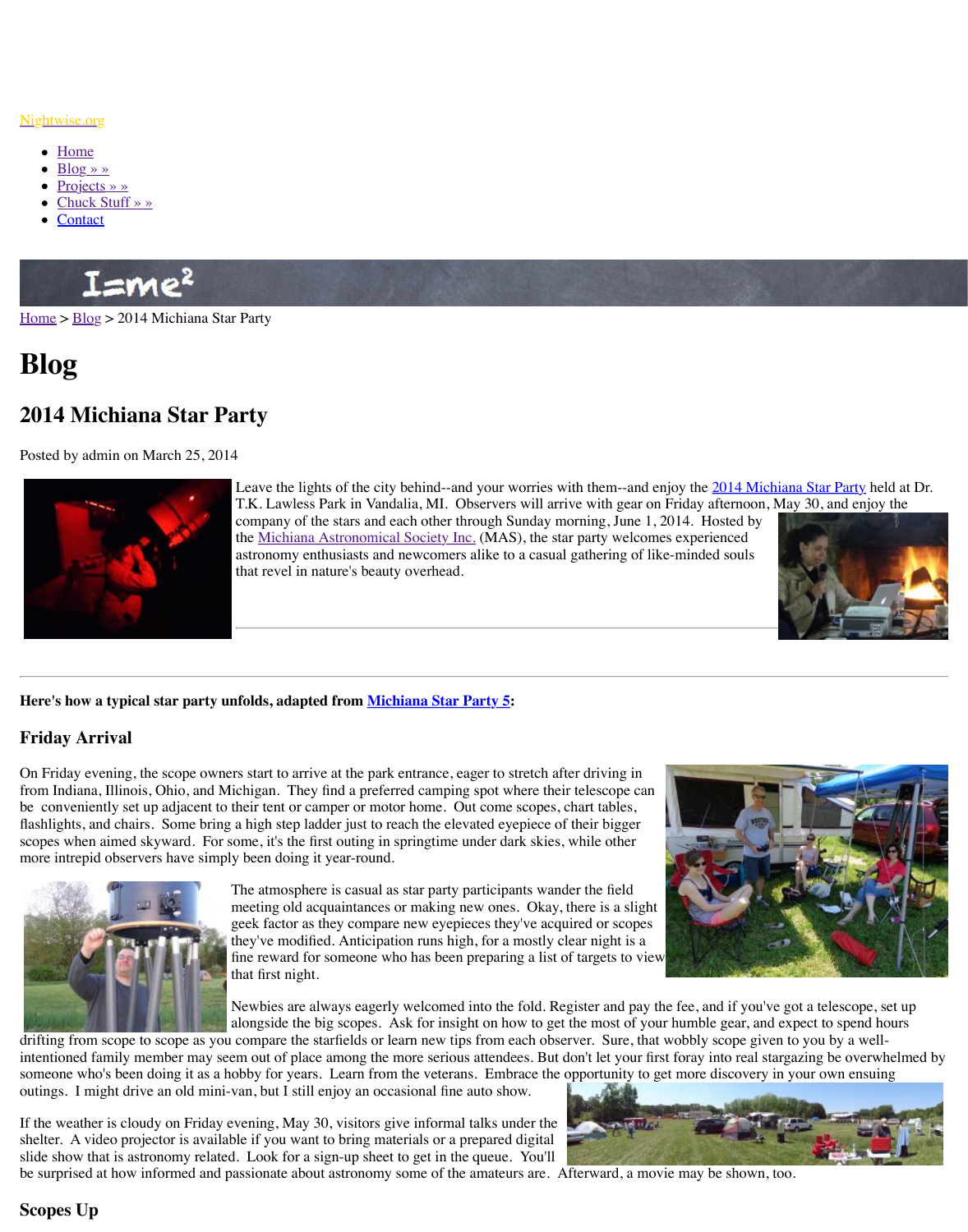legends have been passed down from storytellers, who speak of the starry night with animate Dayle writes and illustrates her own books and is a wonderful storyteller as well!

(Noon – 2 pm: Lunch break)

At 2:00 p.m. **Jim Hopkins** addresses Spring and Summer Constellations. Jim has taught ph level, while he has enjoyed 40 years of amateur astronomy with two refractors, two SCT's, a has helped Jim learn the night sky very well.

Jim will use PowerPoint and Starry Night Pro+ to teach you about constellations as seen from asterisms and constellations, zodiacal constellations as well as targets within constellations,

David Fuller has been interested in space and astronomy since he was 10 years old. Frustrate to raise awareness, adding YouTube videos in 2010. With  $600,000+$  total views and over  $8,0$ easier to understand telescopes, stargazing, and finding objects in the night sky. He also enjo "Super Simple Tripod 2x4 was featured in the February 2014 issue of Sky and Telescope.

Don't miss opportunities to view the sun safely through solar filtered telescopes on Saturday. chance of see sunspots and prominences, depending on the equipment used. Afterward, some coming night's treats.

During the day, the telescope gear of recently-deceased colleague Mike Sprow will be displa his wife.

Saturday night brings a second opportunity to take in the splendors of a dark sky, so rest up. skyward to find the first telescopic targets. Nautical twilight is shortly after 10:27 p.m., and

# **Registration**

Visit the MAS website at http://www.michiana-astro.org **to register** for the Michiana Star Pa money. Frankly, the savings are welcomed but not a lot of money because the entire cost of exceedingly low to begin with. Still, it's always nice to have a few more Abe Lincolns in yo your pre-registration is very much appreciated by the organizers of the event. A portion of the Parks for their generous allowance for our overnight activity. You can always pay full rate at or Saturday evening.

As noted in the pre-registration flyer (PDF, MSWord), admission at gate for adults is \$30, under 18 is \$10. camping fee is included. For guests with no intention of setting up equipment and who will small fee of \$5 per day is requested. That's a lot of heaven(s) for five bucks.

# **Door Prizes**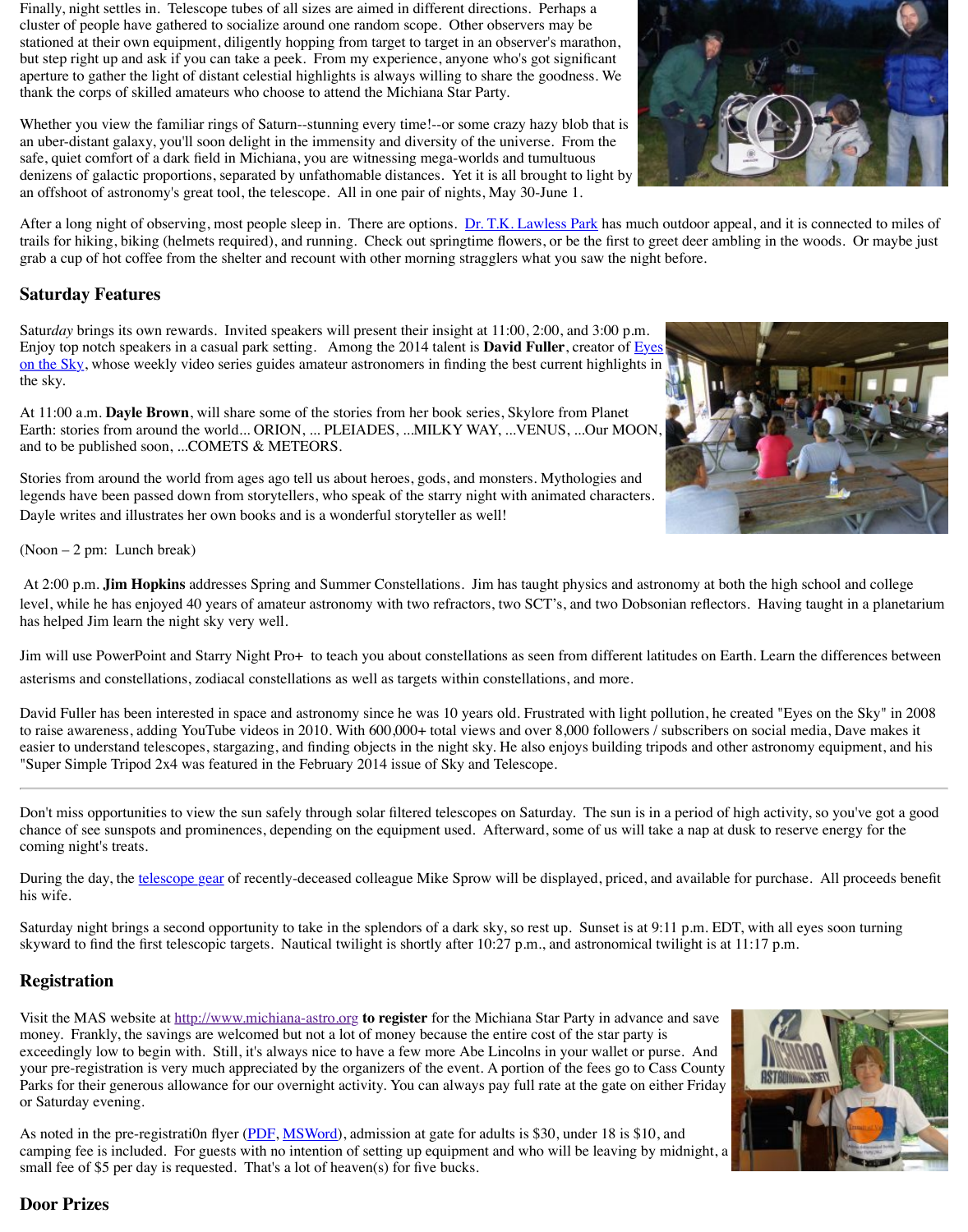Michiana Astronomical Society:

- · (2) 2013 MSP5 T-shirts
- David Chandler's Night Sky Planisphere (Large)
- Telrad Telescope Reflex Finder with Mounting Base #1001
- GSO 1.25" Neutral Density Filter ND96-0.6 25% Transmission Moon Filter
- Celestron LensPen Optics Cleaning Tool # 93575

Jim Hopkins:

John Dobson DVD

## **Acts of Kindness**

If you're new to attending a star party, here are some guidelines. Basically, we ask that you not be very or out of an observing area with your headlights on full beam. You want to avoid that gaffe.

- ∗ Arrive after 3:00 p.m. Friday, set up before dusk
- ∗ Star party ends at 11:00 a.m. Sunday
- ∗ Parking in designated parking area
- ∗ No car movement on the field after dark
- ∗ Bring battery power for motorized mounts
- ∗ Red flashlights only!
- ∗ Minors must be accompanied by an adult
- ∗ Dogs on leashes are allowed
- ∗ Vendors and swap tables welcome!
- ∗ Acoustical music instruments welcome!
- ∗ Inappropriate behavior will result in eviction
- ∗ Dress warmly
- ∗ Smoking permitted beyond telescope areas, downwind
- ∗ You are responsible for the security of your own belongings.

I hope to see you under the stars, whether you are spending the weekend with us or just a few experience in the Midwest, if that's closer to your home. Bring a child or friend to share the

### « Previous » Next » Next » Next » Next » Next » Next » Next » Next » Next » Next » Next » Next » Next » Next » Next » Next » Next » Next » Next » Next » Next » Next » Next » Next » Next » Next » Next » Next » Next » Next »

## $= 2014$

- October
- September